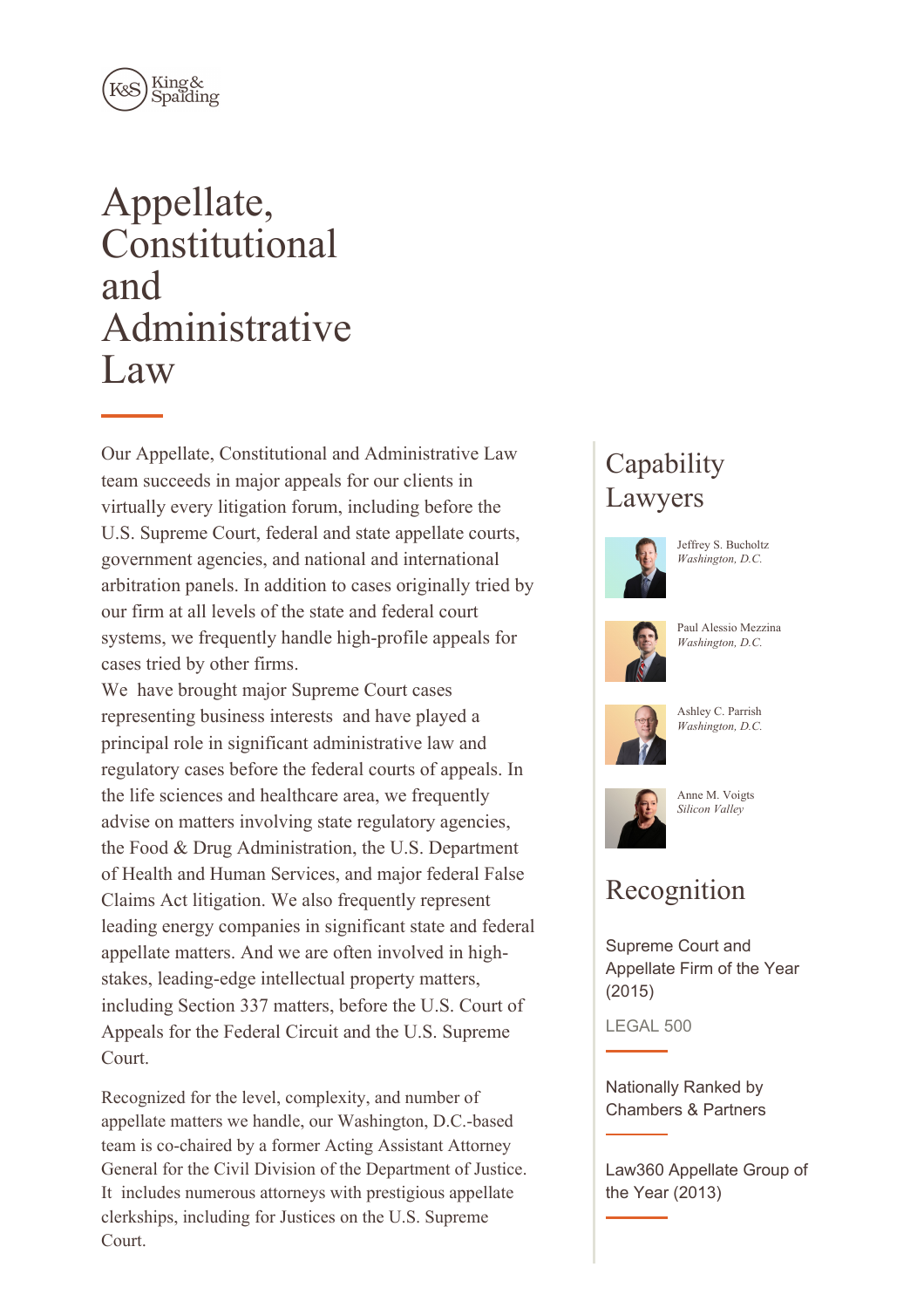Our Appellate team has deep expertise in governmentfacing litigation with a reputation for assisting clients in significant administrative and constitutional law matters. We often provide strategic counseling and advice on legal issues well before they reach the appellate level. And we are frequently retained to brief and argue complex legal issues in trial courts, and regularly assist clients with:

- pretrial motions;
- preparation of jury instructions;
- presentation of motions and objections during trial;
- post-trial motions; and
- pre-appellate evaluation and mediation of cases.

We also often analyze pending legislation and regulations to assess their constitutionality and the viability of potential legal challenges.

Cases & Deals *January 21, 2021* King & Spalding team prevailed in the Court of Appeal and the Defendants are named as Secretariat, one of the largest firm of experts in the world.

*January 15, 2021* R.J. Reynolds Obtains Reversal of \$15.5M Judgment

*November 13, 2020* K&S Secures Precedent-Setting Victory in Challenge to Medicare DSH Program

# [VIEW](https://www.kslaw.com/news-and-insights?capability_id=2&locale=en&post_category_id=1&post_type=0) ALL

#### Insights

ARTICLE

*June 24, 2022* Georgia Supreme Court Declines to Adopt Apex Doctrine but Offers Some Protection to High-Ranking Executives

#### CLIENT ALERT

*May 25, 2022* Morgan v. Sundance: Prejudice Not Required To Waive Arbitration Rights

**NEWSLETTER** *April 11, 2022* Health Headlines – April 11, 2022

#### [VIEW](https://www.kslaw.com/news-and-insights?capability_id=2&locale=en&post_type=2) ALL

#### Events

SPEAKING ENGAGEMENT

*February 21, 2022* Heather Howard to Speak at International Association of